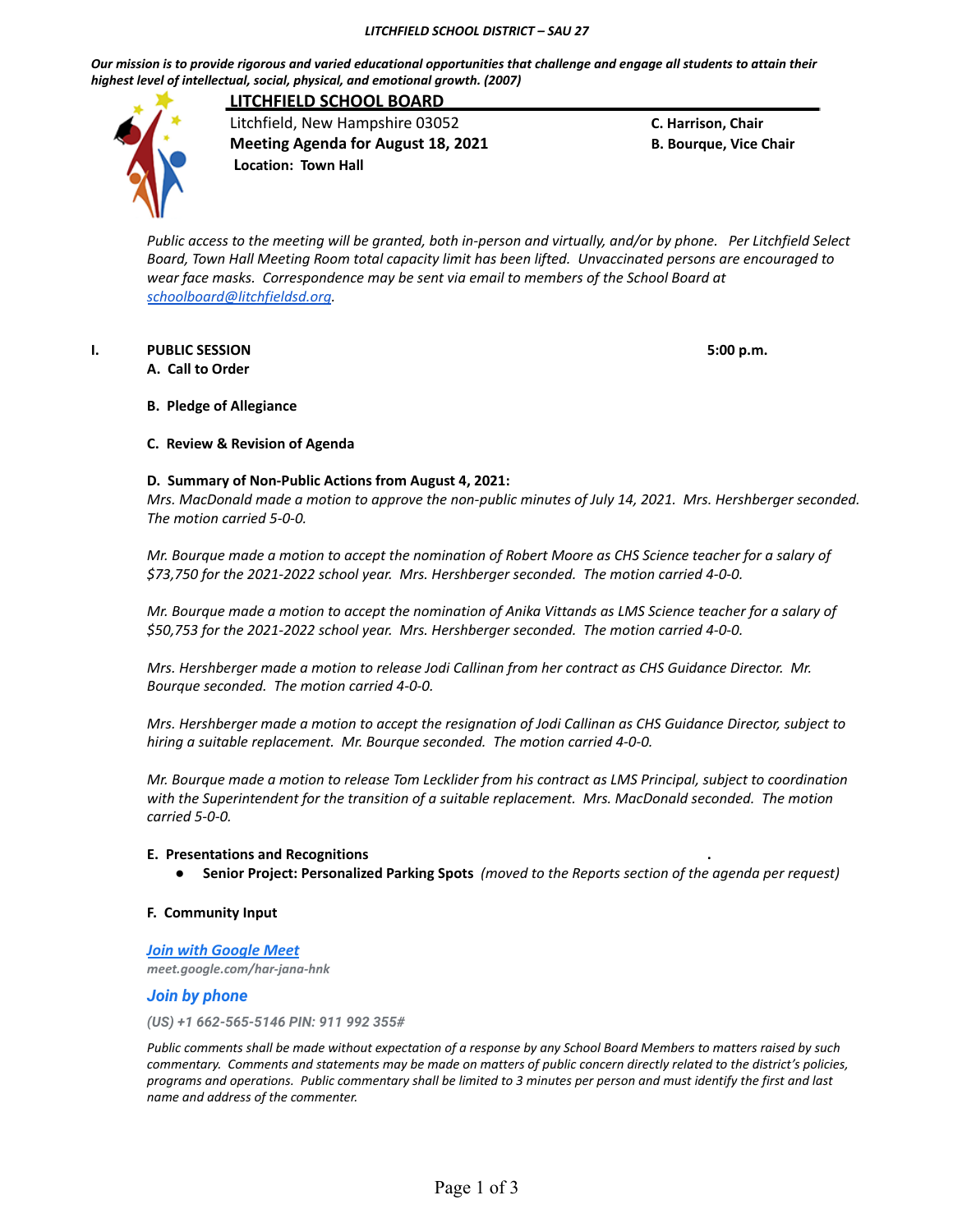#### *LITCHFIELD SCHOOL DISTRICT – SAU 27*

*Our mission is to provide rigorous and varied educational opportunities that challenge and engage all students to attain their highest level of intellectual, social, physical, and emotional growth. (2007)*

- **G. Correspondence**
- **H. Comments:**
	- **● Superintendent**
	- **● School Board**

**II. GENERAL BUSINESS 5:45 p.m.**

- **A. Public Minutes:**
	- **● July 28, 2021**
	- **● August 4, 2021** (if available)

### **III. REPORTS 5:50 p.m.**

- **A. Business Administrator's Report July 2021**
	- **● Update August 2021**
	- **● Architect Fee Proposal**
- **B. School Board Goals: Action Steps**
	- **● School Board Goals 2021-2024**
		- **● School & District Action Steps 2021-2022**
- **C. Emergency Operations Plans**

# **IV. OLD BUSINESS 6:30 p.m.**

- **A. Policies: Approval**
	- **● JIC, Student Code of Conduct**
	- **● JICD, Student Conduct, Discipline & Due Process**
	- **● JICDD, Student Discipline: Out of School Actions**
	- **● JICK, Pupil Safety & Violence Prevention (Bullying)**
	- **● Policies to be Rescinded:**
		- **○ JICD-R, Administrative Procedure to Accompany Student Conduct, Discipline, Due Process & Pupil Safety/Violence Prevention Policies**
		- **○ JKD, Suspension & Expulsion**
- **B. School Handbooks**
	- **● Student Handbooks 2021-2022**
	- **● Progressive Discipline Charts**
- **C. Coronavirus Review and Update**
	- **● Current Situation Update**
	- **● Reopening Guidance**

### **VI. MANIFEST**

| VII.  | <b>PUBLIC INPUT</b><br>A. Community Input | 7:15 p.m. |
|-------|-------------------------------------------|-----------|
| VIII. | NON-PUBLIC SESSION: RSA 91-A:3II (a-c)    | 7:30 p.m. |

### *[Minutes of Non-Public Session are written under separate cover.]*

(a) The dismissal, promotion or compensation of any public employee or the disciplining of such employee, or the investigation of any charges against him, unless the employee affected (1) has a right to a meeting and (2) requests that the meeting be open, in which case the request shall be granted. (b) The hiring of any person as a public employee. (c) Matters, which, if discussed in public, would likely affect adversely the reputation of any person, other than a member of the body or agency itself, unless such person requests an open meeting. Mrs. *Hershberger seconded.*

- **A. Approval of Non-Public Minutes:**
	- **● August 4, 2021**